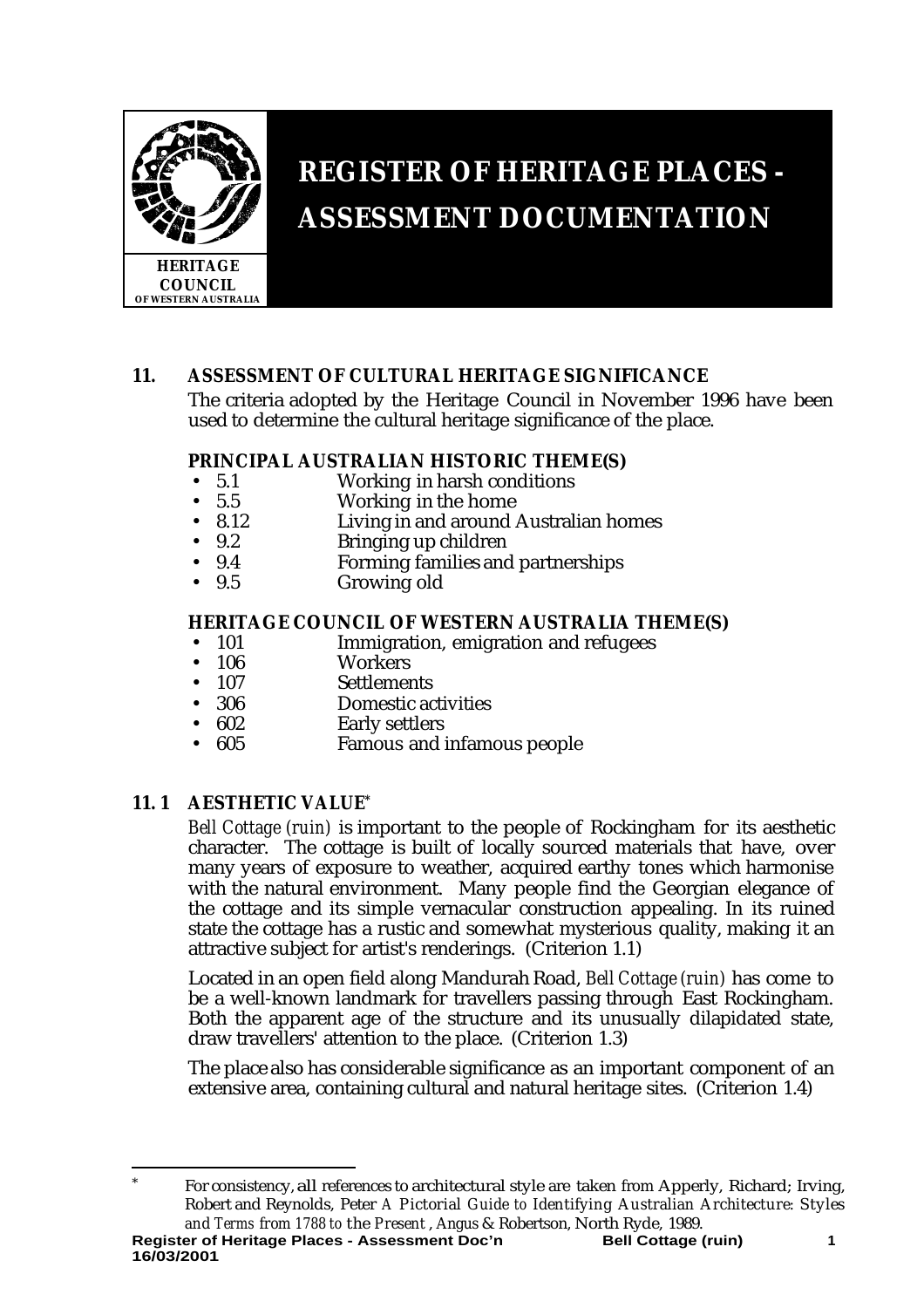# **11. 2. HISTORIC VALUE**

*Bell Cottage (ruin)* has historic value, as the place was one of the earliest land grants in the Rockingham region, and the cottage and barn ruins on the property are among the region's oldest built structures. The original spatial and functional characteristics of the place have largely been retained, providing important evidence of the area's development. (Criterion 2.1)

*Bell Cottage (ruin)* is important for its close association with James and Jane Bell whose lives have been significant within the history of the region, and to some extent the state. Jane Bell (nee Green) came to Western Australia as an orphan sponsored by the Children's Friend Society [sic]. She came to the public's attention after murdering her child, which was conceived after her rape by the person in whose care she had been entrusted. Her case was one that drew considerable interest in the young colony, and which resulted in her brief incarceration on Rottnest Island. She was the first European woman to be sent to Rottnest in consequence of a criminal conviction. (Criteria 2.2 & 2.3)

The Bell family, and James Bell in particular, are recognized for their pioneering work in the Rockingham region. James built the region's first school, and was the 'alert' witness who raised the alarm during the now famous Fenian escape from Fremantle gaol. Family members feature prominently in the establishment of Rockingham's earliest commercial enterprises and civic developments. (Criterion 2.3)

# **11. 3. SCIENTIFIC VALUE**

*Bell Cottage (ruin)* has value as a research site for cultural heritage. The site contains substantial evidence of material culture, including both building fabric and archaeological material that could usefully inform the study of European settlement in Western Australia. Because the property was established in the 1850s, and the cottage has not been inhabited since the 1930s, the objects of material culture found on the site have the potential to provide information relating to domestic life during an early period of settlement of which relatively few sites have survived. The amount of available historical documentation relating to the place further enhances its value to the historical archaeologist and architectural historian. In Western Australia there has been limited physical investigation of this place type. (Criterion 3.1)

The place also has some interest from a cultural-geological point of view: the stone employed in the construction of the cottage is a vuggy lacustrine limestone which, apart from the Cockburn Sound region, is not usually quarried for building purposes. *Bell Cottage (ruin)* is one of the oldest surviving buildings constructed of this stone type. (Criterion 3.1)

# **11. 4. SOCIAL VALUE**

*Bell Cottage (ruin)* is valued by long term residents of Rockingham and descendents of the Bell family for its social and historical associations. The cottage is the most tangible connection for the descendants of the family and the residents of Rockingham with these pioneers. Local residents, particularly those connected with Rockingham Historical Society, have fought for the preservation of *Bell Cottage (ruin)* and a number of other historic cottages in the area since the early 1970s. The length and intensity of this battle may in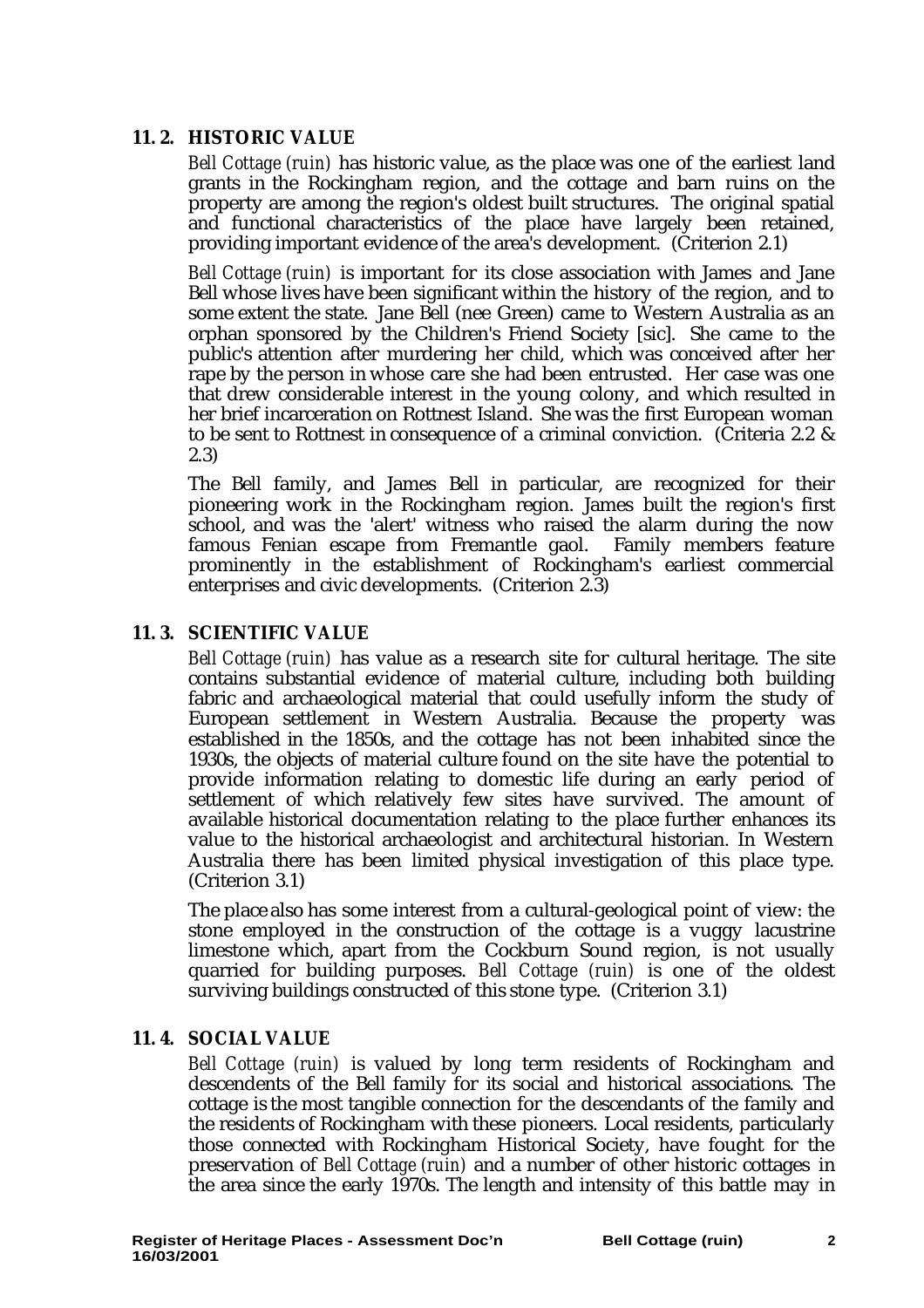itself be interpreted as a cultural phenomenon of considerable social significance. (Criterion 4.1)

*Bell Cottage (ruin)* is among a number of significant sites in East Rockingham which provide the district with a sense of history and permanence. The importance of these places is heightened by the impending development which is likely to alter substantially the character of the district. (Criterion 4.2)

#### **12. DEGREE OF SIGNIFICANCE**

#### **12. 1. RARITY**

The East Rockingham area, of which *Bell Cottage (ruin)* is a crucial part, is rare as an almost intact collection of colonial buildings and recognisable sites of early settlements. Few districts, particularly within such close range of Perth, are able to boast of a comparable cultural environment. (Criterion 5.1)

The archaeological potential of the site presents a rare opportunity for research into aspects of cultural heritage. (Criterion 5.1)

*Bell Cottage (ruin)* is, furthermore, one of the more evocative and memorable ruins in the near vicinity of Perth. The apparently undisturbed state of the place is unusual and has made it a particularly fascinating subject for contemplation. (Criterion 5.2)

# **12. 2 REPRESENTATIVENESS**

*Bell Cottage (ruin)* is a good example of a cottage built in the colonial vernacular tradition with influences of Georgian architecture, the predominant architectural style at the time. The fact that the building appears to have survived without  $20<sup>th</sup>$  century modifications makes it a particularly authentic example. (Criterion 6.1)

The documented lives of James and Jane Bell, which involved an advancement from humble beginnings to a situation of land ownership, business success and respectability. The Woodbine property, and particularly the cottage, is part of the documentation of this family. (Criterion 6.2)

#### **12. 3 CONDITION**

The cottage is in a dilapidated condition. The greater part of the building's masonry is still standing, though some of it is in poor condition and threatening to collapse. The roof over most of the building has collapsed consequent to being weakened by termite infestation, and much of the fallen material is no longer extant. Some window and door frames are still extant and in fair condition, and traces of interior finishes remain in the more sheltered parts of the building.

The barn is a ruin, and of the original fabric only a small part of its wall remain standing. A quantity of fallen timber and corrugated iron litter the site.

#### **12. 4 INTEGRITY**

The significant values identified for the cottage are related to its landmark qualities, its role in representing the area's early settlement, its compositional and textual qualities (partly related to its ruinous state), and its scientific value as a research site for cultural heritage. Without intervention most of these values cannot be sustained, as the building fabric is deteriorating rapidly and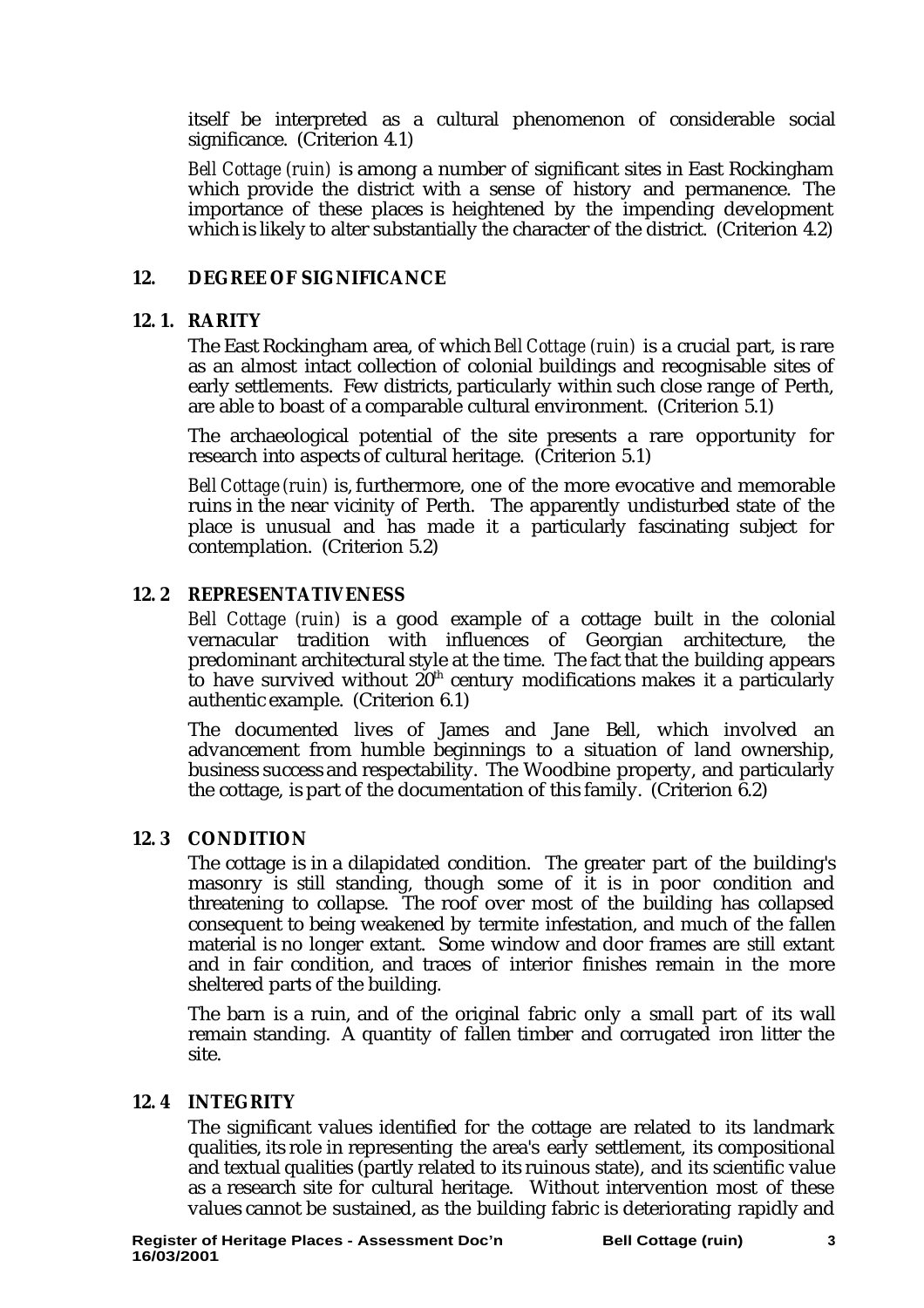land in the area is in the process of being developed for industrial purposes. Some of the values may be retained if the building were to be preserved, although the partial development of the site is almost inevitable and would detract from the aesthetic and historic values. A full restoration of the cottage could also detract from the aesthetic value of the place (its textual and compositional qualities as a ruin), but the degree to which this would impact on the place, would depend on the extent to which the restoration was carried out.

In terms of restoration, there is sufficient building fabric remaining to restore accurately the cottage to an earlier, complete state. In the case of the cottage much of the existing fabric is in a deteriorated condition and the process of restoration would necessarily involve the partial removal of damaged original fabric, compromising the place's authenticity. Some of the processes which were used in building the place, including the masonry work and the methods of cutting the timber, are no longer current, and could only be replicated with difficulty.

The barn has deteriorated to the point where restoration would in fact involve reconstruction of most of the fabric. At present there is insufficient evidence available to ensure that reconstruction work of this kind would be true to the original form of the building, particularly in relation to the interior.

# **12. 5 AUTHENTICITY**

The place has an exceptional degree of authenticity. No significant alterations have been made to the buildings since circa 1936, and most of the extant built fabric would appear to date from the building's original construction. The archaeological value of the site is greatly enhanced by the place's early and definite period of habitation (c.1855 - c.1936), and some areas, such as the subfloor areas of the cottage, potentially contain undisturbed archaeological deposits dating to the period c.1868 to c.1936.

#### **13. SUPPORTING EVIDENCE**

Attached are key sections of the Supporting Evidence prepared by Palassis Architects, 'Woodbine (also known as Bell Cottage): Conservation Plan', for the City of Rockingham, November 1999.

#### **13. 1 DOCUMENTARY EVIDENCE**

For a discussion of the Documentary Evidence refer to Palassis Architects, 'Woodbine (also known as Bell Cottage): Conservation Plan', prepared for the City of Rockingham, November 1999.

#### **13. 2 PHYSICAL EVIDENCE**

For a discussion of the Physical Evidence refer to Palassis Architects, 'Woodbine (also known as Bell Cottage): Conservation Plan', prepared for the City of Rockingham, November 1999.

#### **13. 3 COMPARATIVE INFORMATION**

For a discussion of the Comparative Information refer to Palassis Architects, 'Woodbine (also known as Bell Cottage): Conservation Plan', prepared for the City of Rockingham, November 1999.